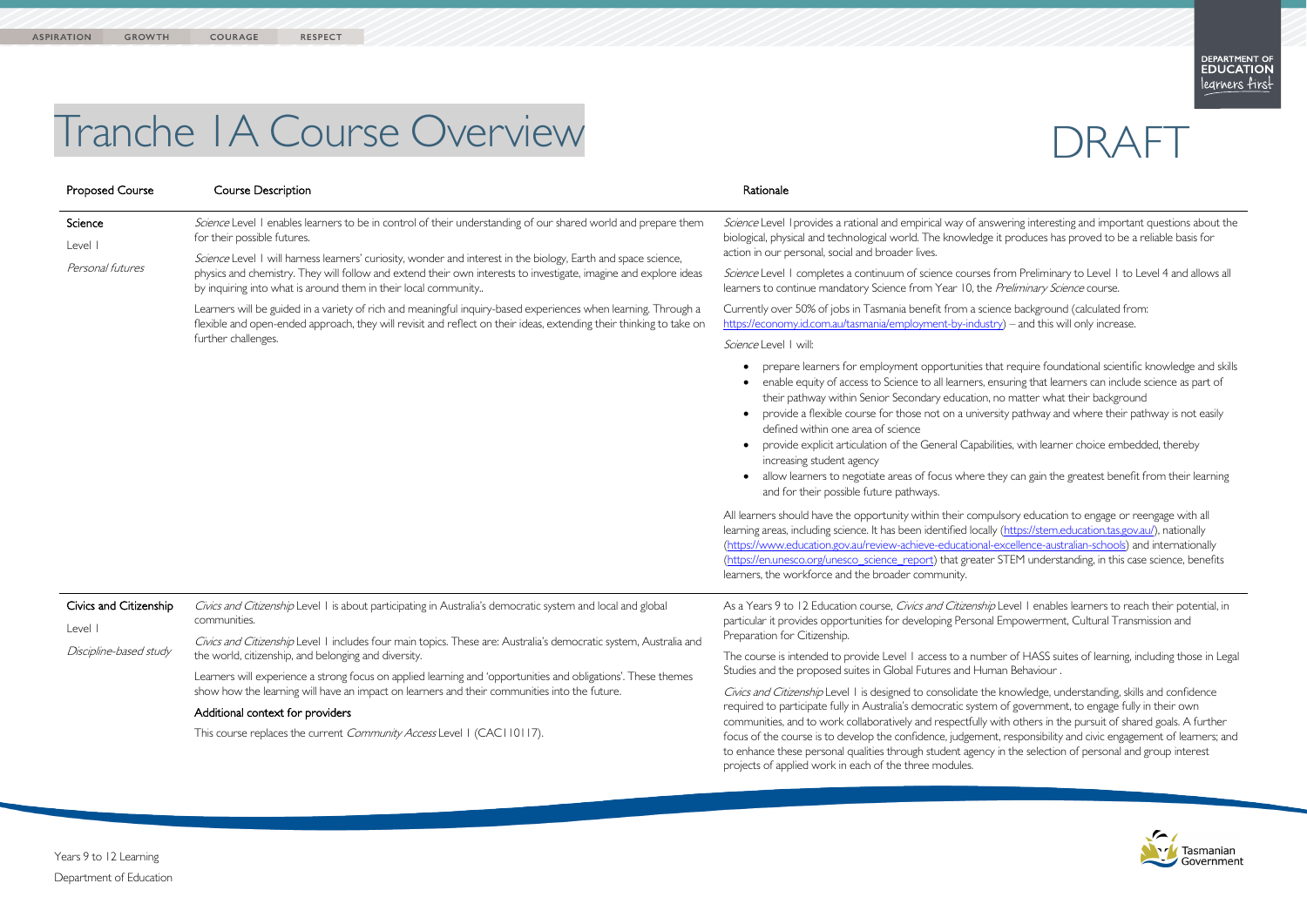| <b>Proposed Course</b>                                       | <b>Course Description</b>                                                                                                                                                                                                                                                                                                                                      | Rationale                                                                                                                                                                                                                                                                                                                                                                                                                                                                                                                                                                                                                                                                                                          |  |
|--------------------------------------------------------------|----------------------------------------------------------------------------------------------------------------------------------------------------------------------------------------------------------------------------------------------------------------------------------------------------------------------------------------------------------------|--------------------------------------------------------------------------------------------------------------------------------------------------------------------------------------------------------------------------------------------------------------------------------------------------------------------------------------------------------------------------------------------------------------------------------------------------------------------------------------------------------------------------------------------------------------------------------------------------------------------------------------------------------------------------------------------------------------------|--|
| Enterprise at Work<br>Level 2<br>Work-based learning         | Enterprise at Work Level 2 is a practical course that connects learners to existing or new enterprises as they<br>learn what it means to be an enterprising person. They will discover their enterprising strengths, develop<br>targeted transferrable enterprise skills and gain insight into future job clusters, including options for self-<br>employment. | Enterprise at Work engages learners by activating their confidence, creativity and capability to reach their<br>potential and lead productive and fulfilling lives.                                                                                                                                                                                                                                                                                                                                                                                                                                                                                                                                                |  |
|                                                              |                                                                                                                                                                                                                                                                                                                                                                | According to The Foundation for Young Australians (FYA) New Work Order research (FYA, 2018) <sup>1</sup> , enterprise<br>skills are transferable employability skills that enable young people to engage with a complex world and navigate<br>the challenges they will inherit. Enterprise skills are not just for entrepreneurs, they are skills that are required in<br>many jobs. The terms used to describe these skills vary across different contexts: sometimes called generic, soft,<br>or 21st century skills.                                                                                                                                                                                            |  |
|                                                              | Students will take active roles, as part of a team, in one or more enterprise projects related to events, products,<br>services or social enterprises. This will prepare them to undertake an individual or collaborative enterprise<br>project related to their interests and ideas.                                                                          |                                                                                                                                                                                                                                                                                                                                                                                                                                                                                                                                                                                                                                                                                                                    |  |
|                                                              | Learners will develop the creativity, problem-solving and collaboration skills that are critical to founding new<br>enterprises and for individuals to work in, work for and work with these enterprises.                                                                                                                                                      | The nature of work is rapidly changing. Enterprising mindset and entrepreneurial behaviours have been identified<br>as important transferrable characteristics that have been found to be powerful predictors of long-term job<br>success. Research has identified that there is a strong correlation between family background and enterprise skills<br>(Education Development Trust, UK, 2020) <sup>2</sup> . Enterprise at Work Level 2 provides a way for all learners to<br>develop an enterprising mindset and entrepreneurial behaviours, embedded in digital ways of working, which will<br>support them to be confident and creative individuals, able to adapt to their circumstances and be successful. |  |
|                                                              |                                                                                                                                                                                                                                                                                                                                                                | https://www.fya.org.au/wp-content/uploads/2017/07/NWO_ReportSeriesSummary-1.pdf                                                                                                                                                                                                                                                                                                                                                                                                                                                                                                                                                                                                                                    |  |
|                                                              |                                                                                                                                                                                                                                                                                                                                                                | <sup>2</sup> https://www.educationdevelopmenttrust.com/our-research-and-insights/research/youth-transitions-creating-pathways-to-success                                                                                                                                                                                                                                                                                                                                                                                                                                                                                                                                                                           |  |
| <b>Engineering Design</b><br>Level 2<br>Professional studies | Engineering Design Level 2 enables learners to be creative problem solvers who explore how and why things<br>work. Learners will be supported to work individually and collaboratively with others to explore the activity of<br>engineers through practical problem-solving using engineering design processes.                                               | Technologies enrich and impact on the lives of people and societies globally. The practical nature of the<br>Technologies learning area engages students in critical and creative thinking, including understanding<br>interrelationships in systems when solving complex problems. (ACARA, 2021).                                                                                                                                                                                                                                                                                                                                                                                                                 |  |
|                                                              | Engineering Design Level 2 incorporates concepts from Maths, Science and subjects such as Design and<br>Technology, Computing and Construction, within project-based learning to enable learners to solve problems<br>and to design and improve things.                                                                                                        | The <i>Engineering Design</i> suite provides a flexible framework for learners to engage with engineering principles<br>and systems through integrated Science, Technologies, Engineering and Mathematics (STEM) inquiry. Engineering<br>is a broad term covering a wide range of skills and diverse disciplines but fundamentally, engineering is about                                                                                                                                                                                                                                                                                                                                                           |  |
|                                                              | Learners will have opportunities to shape their learning experience through their interests, questions they want                                                                                                                                                                                                                                               | improving people's lives through engineered solutions.                                                                                                                                                                                                                                                                                                                                                                                                                                                                                                                                                                                                                                                             |  |
|                                                              | to explore and products they choose to create in response to authentic challenges.<br>Additional context for providers                                                                                                                                                                                                                                         | The <i>Engineering Design</i> suite encourages students to become aware of factors that influence innovation and<br>enterprise, and the subsequent success or failure of a product.                                                                                                                                                                                                                                                                                                                                                                                                                                                                                                                                |  |
|                                                              | This course replaces the current Engineering Design Level 2 (EDN215118).                                                                                                                                                                                                                                                                                       | Learners will develop a specific skill set that will enable them to confidently explore a challenge or identify an<br>existing problem and develop a solution in an engineering context. This will be achieved through an engineering<br>design process and learners will gain valuable experience, not only in designing engineered components but also<br>in project management.                                                                                                                                                                                                                                                                                                                                 |  |

Learners will learn to generate imaginative and creative solutions of their own. They will communicate their ideas within the parameters and requirements of engineering-based tasks whilst gaining and applying knowledge of industry standards of design, manufacture, and safety. Through practical experiences, learners will learn to use technology to design, test and appraise products, systems and solutions and identify and articulate further improvements and developments.